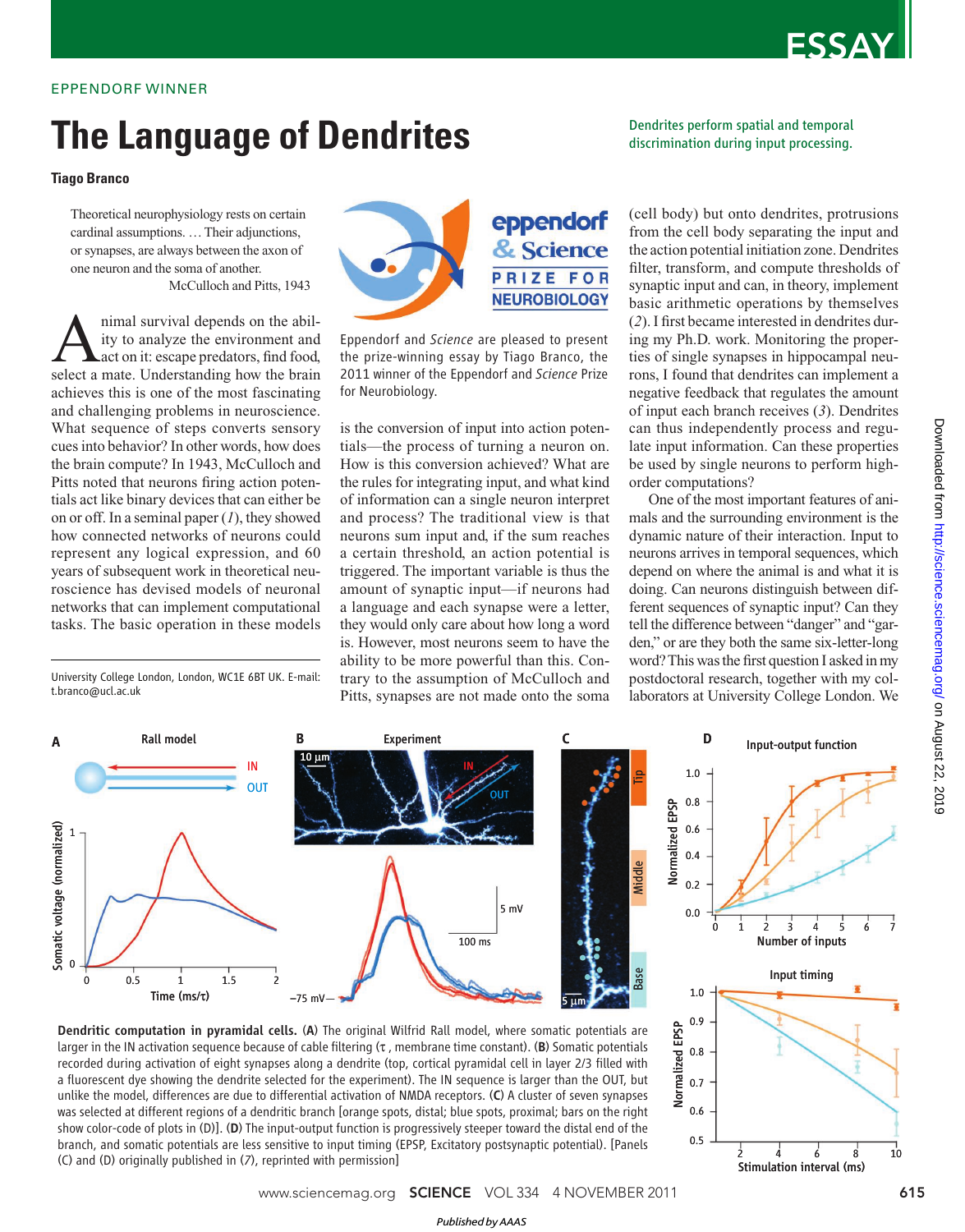## ESSAY

were not entirely naïve about what to expect, as Wilfrid Rall had predicted in 1964 that dendritic filtering of synaptic potentials propagating to the soma should introduce time delays to their peak and confer some degree of sequence sensitivity (4) (figure, panel A). However, testing this experimentally required precise spatial and temporal control of synaptic activation, which only recently became technically possible with the development of two-photon laser glutamate uncaging (*5*). Using this technique in slices of rat brain cortex, I first tested Rall's prediction: After selecting 8 to 10 synapses distributed over one dendritic branch, I activated them sequentially and in two opposite directions while measuring the voltage response at the soma with whole-cell patch clamp, as well as dendritic

calcium levels with a second two-photon laser (*6*). The results showed what Rall had predicted—responses were larger in the IN than in the OUT direction (figure, panels A and B), but with an unexpected twist. If *N*-methyl-Daspartate (NMDA) receptors were blocked, the response was the same for both directions, suggesting that the mechanism was different from passive filtering. To understand these results, I constructed several compartmental models and found that the difference between the two sequences was due to the interaction between the impedance gradient along dendritic branches and the nonlinear voltage sensitivity of the NMDA receptors. Testing thousands of different sequences in the model led to the prediction that neurons should be able to resolve more than just the IN and OUT

## **2011 Grand Prize Winner**

The author of the prize-winning essay, Tiago Branco, received his M.D. from Lisbon University in 2002. He then joined the Wellcome Trust Four-Year Ph.D. Program in Neuroscience at University College London, where, in Yukiko Goda's group, he focused on neurotransmitter release properties of individual synapses. After receiving his Ph.D., he moved to Michael Hausser's laboratory, where he has been a postdoctoral research fellow since 2007. Dr. Branco has applied electrophysiological, optical, and modeling techniques to investigate how dendritic integration contributes to singleneuron computations. He plans to combine this approach with molecular methods to investigate the role of dendrites in controlling animal behavior.





### **Finalists**

Aaron Gitler, for his essay "A Simple Yeast Model Provides New Insight into a Complicated Human Neurodegenerative Disease." Dr. Gitler is an assistant professor in the Department of Cell and Developmental Biology at the University of Pennsylvania School of Medicine. He received his Ph.D. from the University of Pennsylvania, working with Jonathan Epstein on signaling pathways in cardiovascular development. In postdoctoral research with Susan Lindquist, at the Whitehead Institute for Biomedical Research, he performed yeast genetic screens for modifiers of toxicity associated with

the Parkinson's disease protein α-synuclein. Dr Gitler's group at the University of Pennsylvania combines yeast and human genetics to elucidate novel pathways involved in neurodegenerative disease, focusing on the motor neuron disease amyotrophic lateral sclerosis.

Roger Clem, for his essay "An Uninstall Function for Fear Memory." Dr. Clem received his Ph.D. under the mentorship of Alison Barth at Carnegie Mellon University, where he investigated sensory-driven synaptic plasticity in the neocortex. During a postdoctoral fellowship with Rick Huganir at The Johns Hopkins University, Dr. Clem examined the role of glutamate receptor trafficking in emotional memory. His work explains how fear memories can be permanently weakened through behavioral training in a process akin to software uninstall routines. Dr. Clem has accepted an appointment to assistant professor of neuroscience at the Mount Sinai



School of Medicine, where he will investigate synaptic mechanisms in memory formation and updating, as well as how those processes might be manipulated to treat psychiatric conditions.

For the full text of finalist essays and for information about applying for next year's awards, see *Science* Online at www.sciencemag.org/feature/data/prizes/eppendorf/.

sequences, which I then confirmed experimentally. Further modeling and experiments extended these findings and showed that the probability of discriminating any two random sequences is very high and that this applies to a variety of spatial input distributions. During these experiments, I became interested in a related problem. Dendrites introduce a spatial dimension to synaptic integration, with synapses activated all over the dendritic tree. Does synaptic location matter? Are the rules of integration the same for the entire dendritic tree? Using the same set of techniques, I measured how different regions of single dendritic branches integrated increasing numbers of activated synapses and how they responded to different degrees of input synchrony (*7*). I found that distal regions amplified synaptic input with high gain, displaying a very steep sigmoidal input-output function, and were remarkably insensitive to input tim-

> ing. In contrast, moving the input toward the proximal part of the branch progressively generated more linear integration curves with small gain, which required high input synchrony for summation (figure, panels  $C$  and  $D$ ). Pharmacological experiments showed that these properties rely on recruitment of voltage-gated calcium and sodium channels and crucially on NMDA receptors. Compartmental modeling showed that local differences in synaptic integration

can again be explained by voltage-sensitive conductances acting on a gradient of impedance, whereby high-impedance distal regions are increasingly efficient in recruiting voltage-gated channels. Overall, the results of this research show that dendrites implement the complex computational task of discriminating temporal sequences and allow neurons to differentially process inputs depending on their location, suggesting that the same neuron can use multiple integration rules. The current challenge is to find out how neuronal circuits exploit these properties in vivo and how we should update our set of cardinal assumptions for theoretical neurophysiology. As we begin to understand the language of dendrites, we can start eavesdropping on their conversations and learn more about how the brain accomplishes its tasks.

- 1. W. McCulloch, W. Pitts, *Bull. Math. Biophys*. 5, 115 (1943).
- 2. S. Bloomfield, *Brain Res*. 69, 115 (1974).
- 3. T. Branco *et al*., *Neuron* 59, 475 (2008).
- 4. W. Rall, in *Neural Theory and Modeling*, R. Reiss, Ed. (Stanford Univ. Press, Stanford, CA, 1964), pp. 73–97.
- 5. M. Matsuzaki *et al*., *Nat. Neurosci.* 4, 1086 (2001).
- 6. T. Branco *et al*., *Science* 329, 1671 (2010). 7. T. Branco, M. Häusser, *Neuron* 69, 885 (2011).

CREDITS (TOP TO BOTTOM): MARY HINKLEY/UCL; MARY LEONARD; JENNIFER BISHOP

CREDITS (TOP TO BOTTOM): MARY HINKLEY/UCL; MARY LEONARD;

JENNIFER